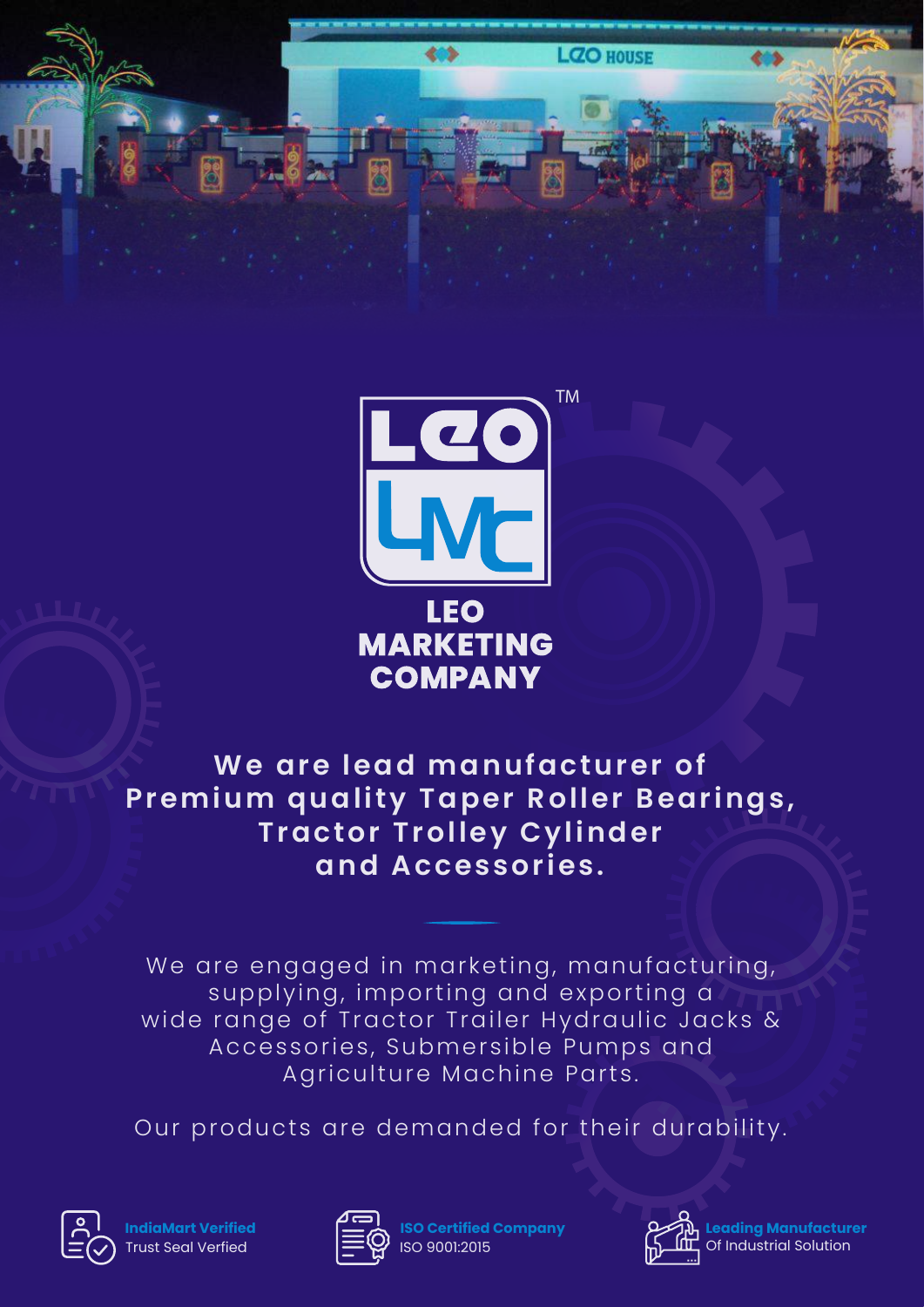

**We are committed to serving Customer with highly competitive product range and value to their moneyand fostering team work tobecoming the supplier of choice.**



Our products are offered to the clients as per their specific requirements.

Moreover, the range is made available in varied specifications to meet the different requirements of customers in an efficient manner. We make sure to deliver the quality-tested products at the customers end within the stipulated time frame.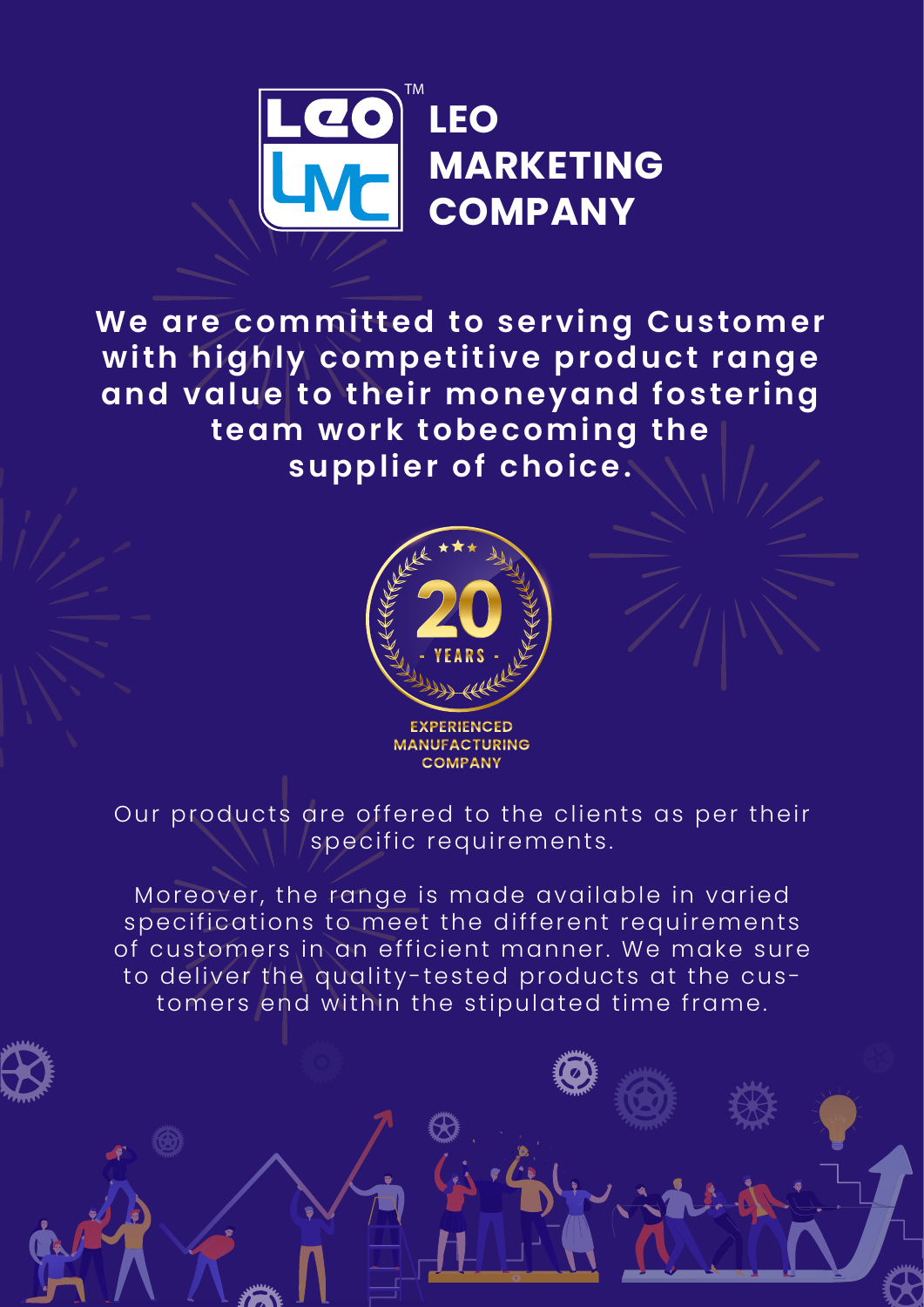## **Tapper Roller Bearings**



Leo Bearings offers wide range of designs to choose and also customizable to match your specific speed, load, contamination, temperature or vibration conditions which are manufactured from the superior quality raw materials.

#### **Why Leo Bearings?**

- Long Service Life.
- ISO 9001: 2001 Certified.
- Low Friction, Noise And Vibration.
- Running-In Period With Reduced Temperature Peaks.
- Enhanced Operational Reliability Even Under Difficult Conditions.
- Separable And Interchangeable Components Help To Facilitate Mounting, Dismounting And Maintenance.





 $E$ : nominal small end diameter of outer ring  $\alpha$ : Nominal contact angle

Leo Bearings Offers The World's Widest Variety In Inch And Metric Sizes At Competitive Price.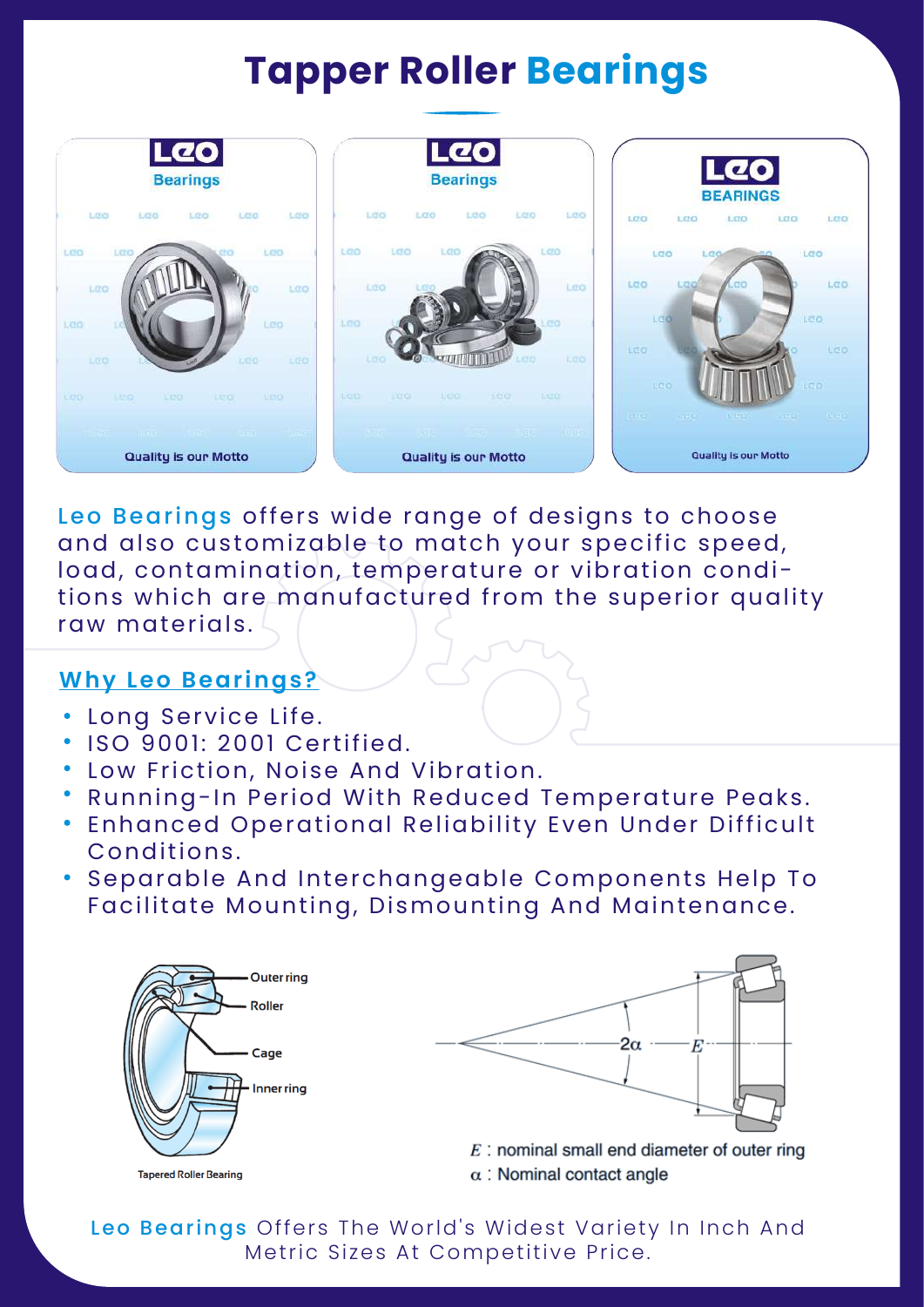# **Tractor Trailer Hydraulic Jacks**



With our in-depth knowledge in this domain our range of Leo Tractor Trailer Hydraulic Jacks are offered as per your requirements. Our products are made strictly in accordance with the international quality standards.

#### **Why Leo Tractor Trailer Hydraulic Jacks?**

- Long Service Life.
- Easy To Maintain.
- Superior Performance.
- Made Available In Different Lifting Weight Choices.
- All Leo Hydraulic Jacks Are Tested Hydraulically As Per IS Specifications.
- Suitable For Use In Areas Like Factories, Warehouse, Dock, Construction Engineering.

Moreover, the range is made available in varied specifications to meet the different requirements of customers in an efficient manner. We make sure to deliver the quality-tested products at the customers' end within the stipulated time frame.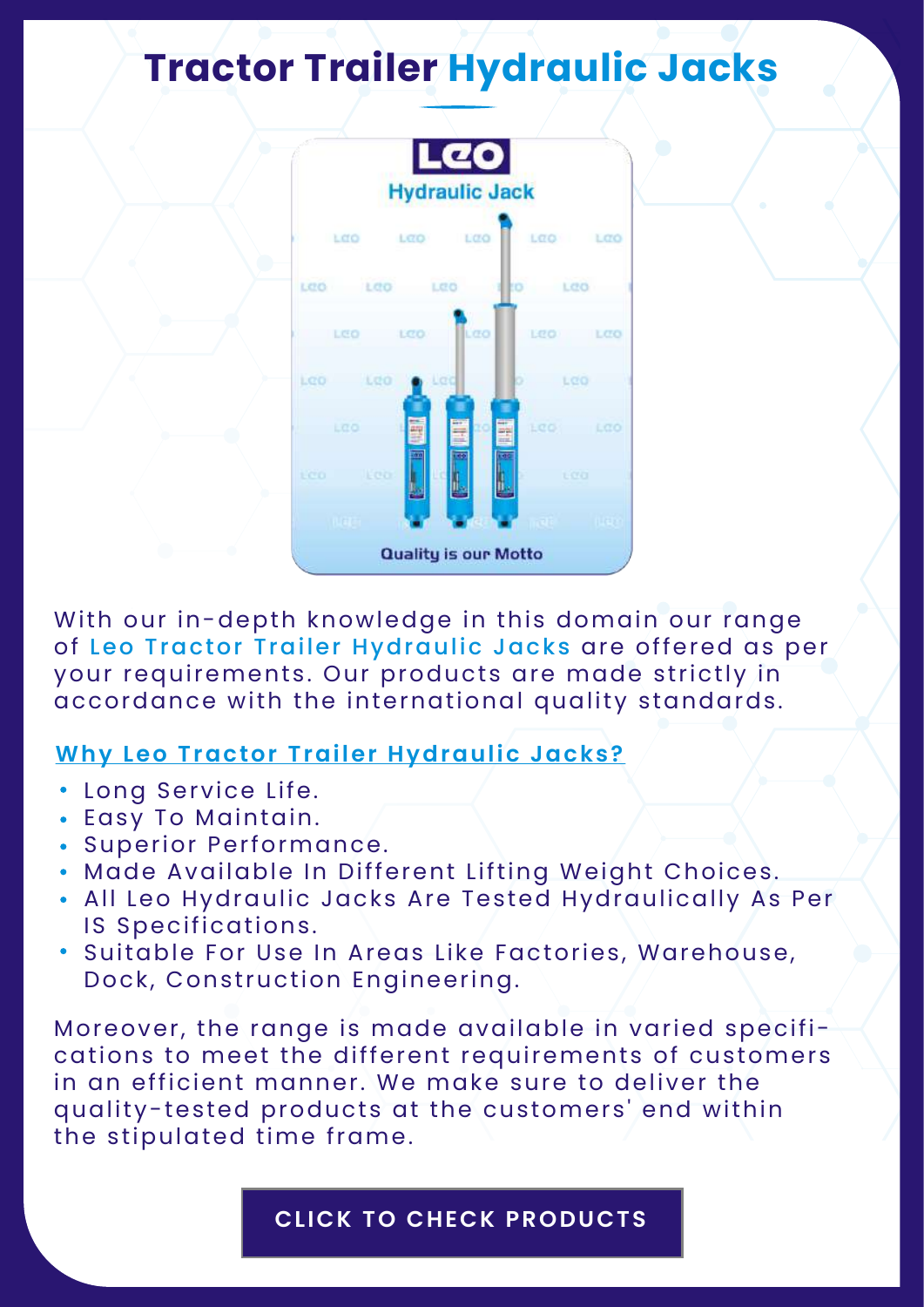## **Tractor Trailer Hydraulic Jacks**





## **5 Ton Hydraulic Jacks**

We are instrumental in providing excellent quality 5 Ton Hydraulic Jacks which are tested Hydraulically as per IS specifications. Using Cylinder tubes are manufactured from cold drawn seamless tubes, having required surface duly finished to ensure longer life of oil seal.



## **10 Ton Hydraulic Jacks**

We are one of the leading manufacturer & supplier of a wide range of extremely qualitative 10 Ton Hydraulic Jacks. These Hydraulic Jacks are used for various industrial purposes such as railway truck fittings and many more.





### **15 Ton Hydraulic Jacks**

We offer our client an excellent quality range of 15 Ton Hydraulic Jacks, which are manufactured from high grade quality raw materials. These hydraulic jack can be customized as per our precious customers specifications.



### **Mechanical Jacks**

We are leading manufacturer and supplier of a wide range of Mechanical Jacks which is widely used in automotive industry especial designed for heavy duty shop applications.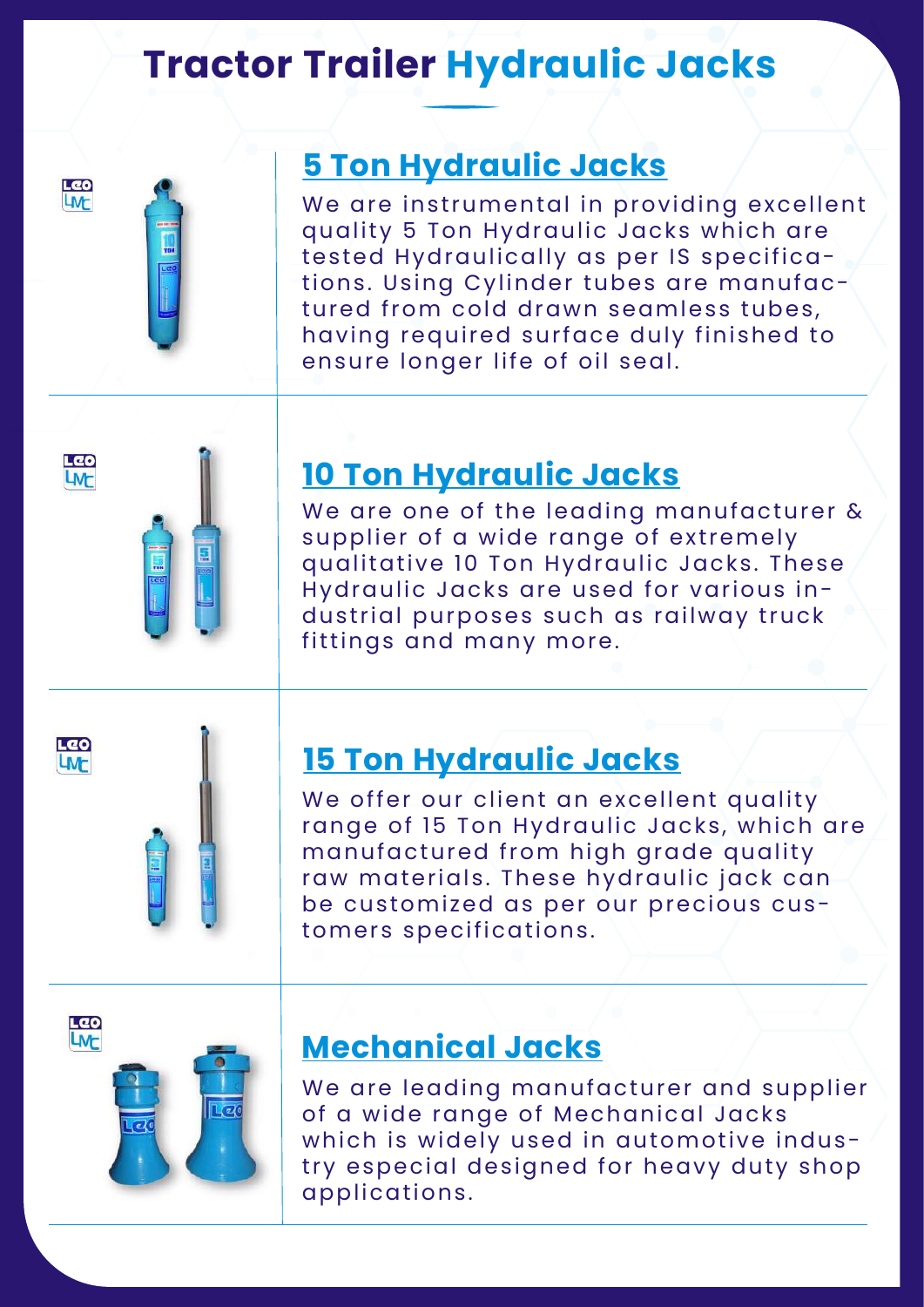## **Hydraulic Jack Accessories**



Leo Accessories is one of the leading suppliers of bolts and pipes and has been proving its excellence since last 20 years. The list of products we supply includes banjo adapter bolt, banjo bolt, big nipple for steal pipe, coupling-o-ring, diesel pipe, fuelline-hose, hex-nut, high pressure hoses, etc. We are backed up by one of the most efficient employees who have immense expertise in all the supplying related tasks and know how to get things done in correct manner.

#### **Why Leo Accessories?**

- Sturdiness.
- Easy Installation.
- Rust Resistance.

Leo Hydraulic Jack Accessories for the clients at industry leading prices. These products are manufactured using high-grade raw material, which is sourced from trusted vendors of the industry.

#### **[CLICK TO CHECK PRODUCTS](https://www.leomarketingco.com/our-products.html#Accessories)**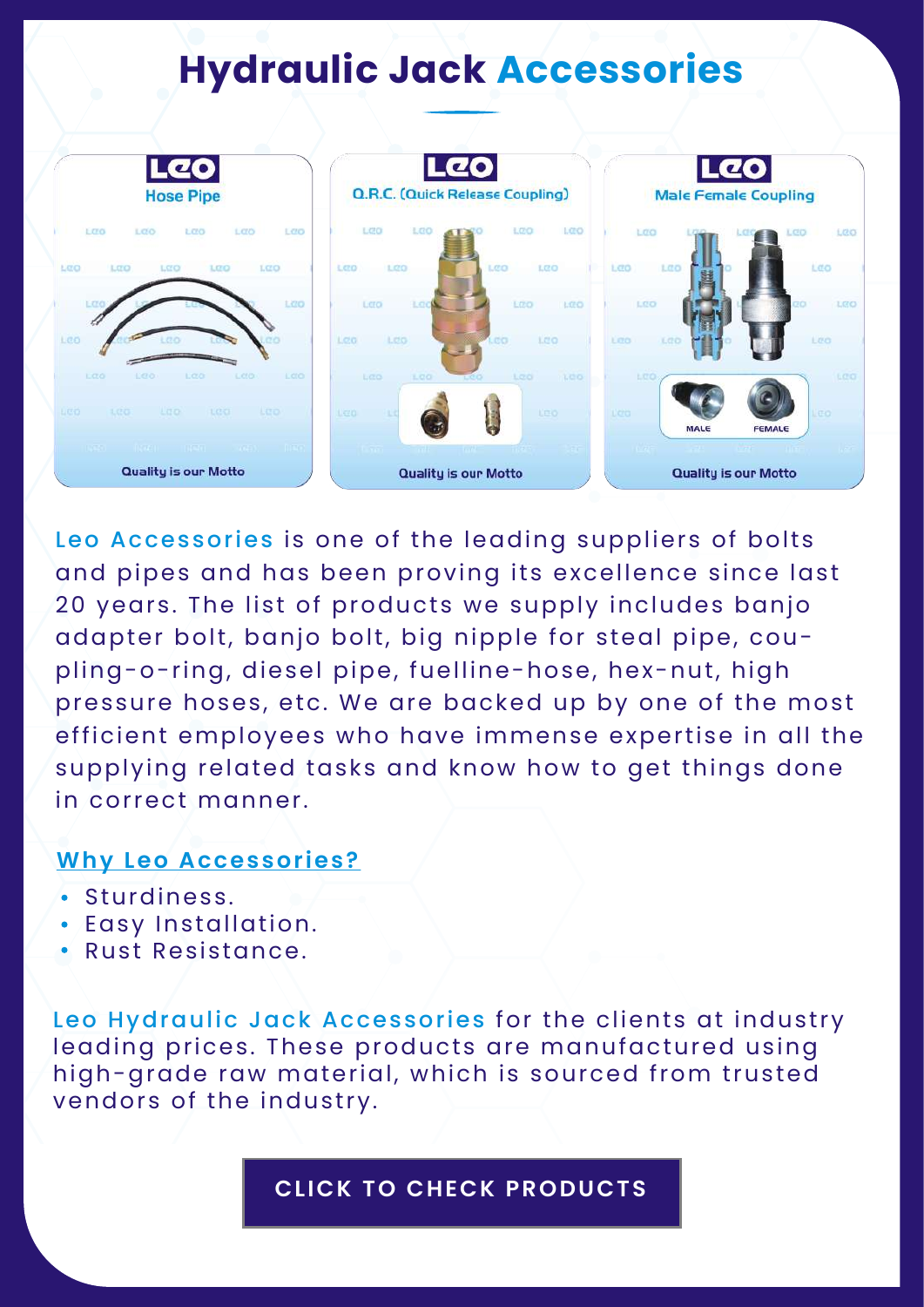# **Hydraulic Jack Accessories**